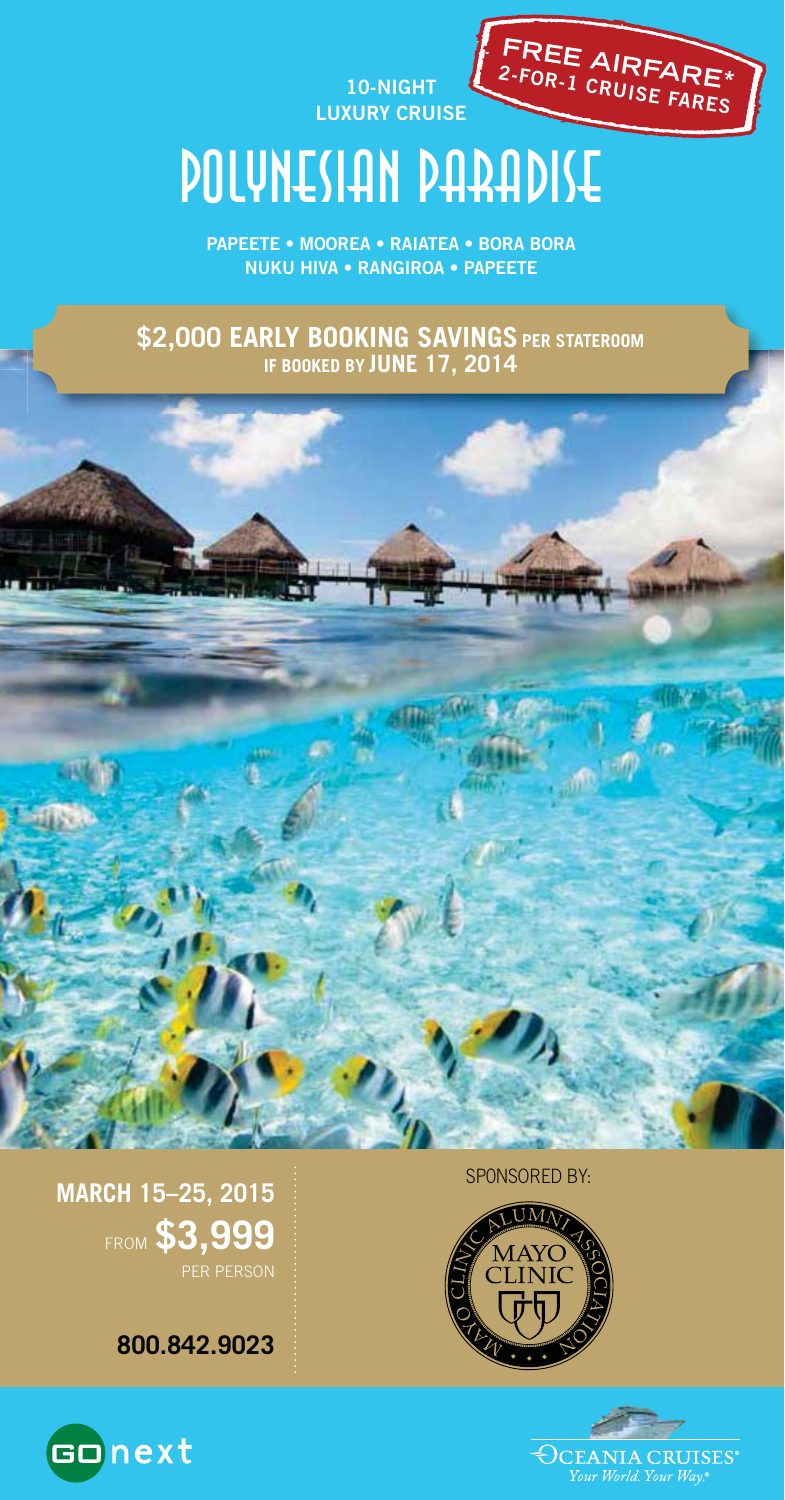

**FREE AIRFARE\***

FROM  $$3,999$  **FREE AIRFARE\*** 

LENTHE # HIM

PER PERSON **IF BOOKED BY JUNE 17, 2014**

BY JUNE 17, 2014 IF BOOKED

PERMIT #32322<br>TWIN CITIES, MN PRSRT STD<br>U.S. POSTAGE<br>PAID TWIN CITIES, MN PERMIT #32322 U.S. POSTAGE PRSRT STD

## Rochester, MN 55905 Rochester, MN 55905 Mayo Clinic<br>200 First Street SW 200 First Street SW Mayo Clinic



**MARCH 15–25, 2015** 

MARCH 15-25, 2015

**NUKU HIVA • RANGIROA • PAPEETE**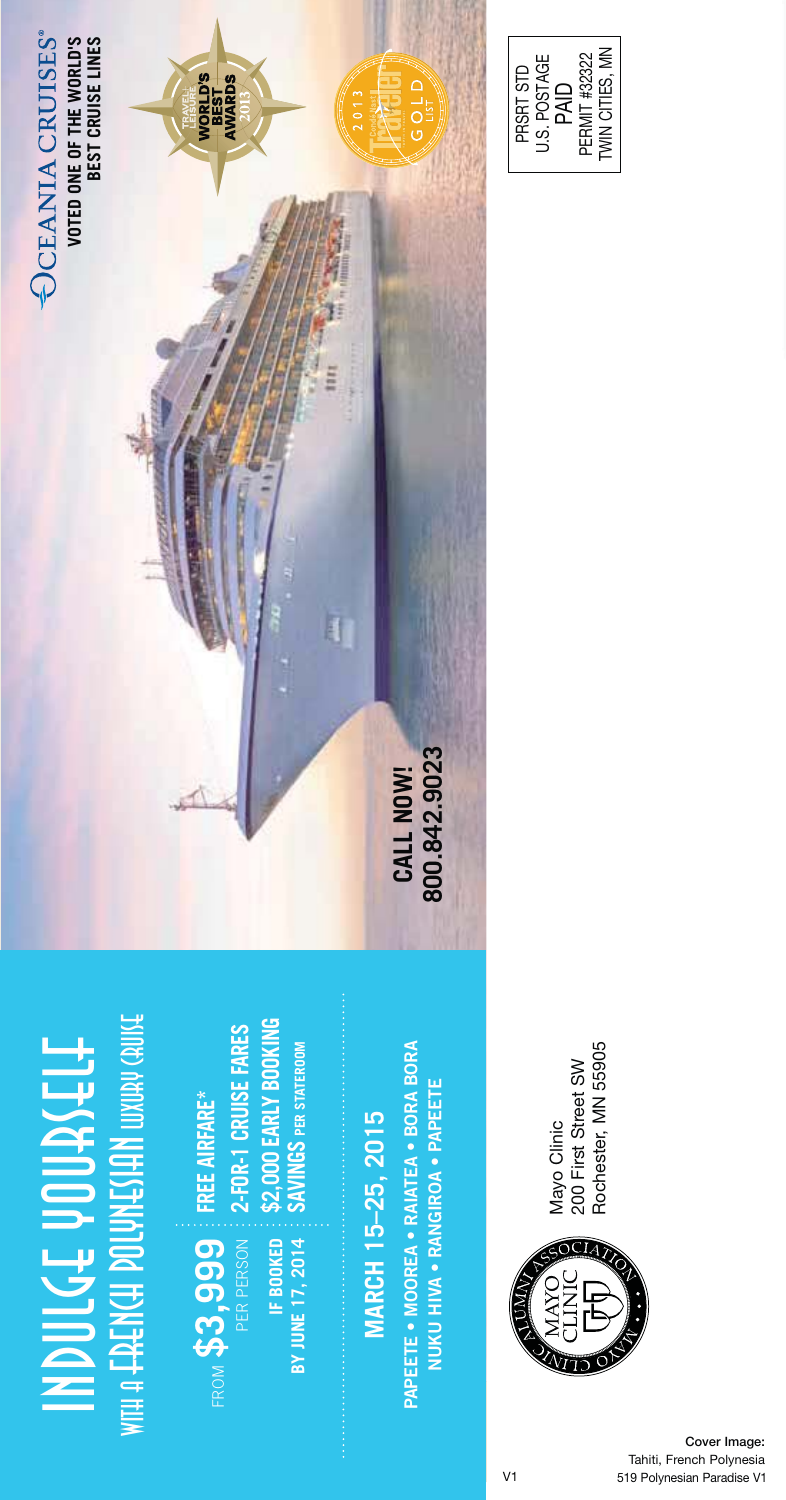

### **DEAR ALUMNI AND FRIENDS,**

Swaying palm trees. Luxurious white-sand beaches. Crystal-clear turquoise waters. Welcome to paradise. Cruise the balmy South Seas and discover the wonders of French Polynesia as you explore the stunning islands of the South Pacific. Begin with a stay in Papeete, Tahiti, the capital of French Polynesia before sailing to Moorea, touted by Frommer's as the most beautiful island in the world. Savor the vanilla-scented air on Raiatea—known as the "Sacred Island"—renowned for its pineapple and vanilla plantations, archaeological sites and black-pearl farms. Witness striking island beauty on sun-kissed Bora Bora, a vision of paradise with its dramatic volcanic peaks and postcard-perfect blue lagoon. Then explore the varied terrain on captivating Nuku Hiva, from black-sand beaches and deep bays to windswept cliffs and majestic waterfalls. Sail to Rangiroa and discover why this island's lagoon is called a "natural aquarium" before returning to lovely Papeete.

Travel to these enchanting, tropical islands with Go Next, the alumni cruise leader, and its preferred cruise partner Oceania Cruises, offering the best value in upscale cruising. Experience the outstanding benefits of traveling with Go Next, from the thoughtful assistance of the customer service specialists and the expertise of the exclusive program managers—highly experienced, vibrant professionals who journey with you—to the camaraderie of exploring the world with like-minded travelers. Go Next handles the details, so you can relax and immerse yourself in each fascinating destination.

Join fellow Mayo Clinic alumni and cruise the South Pacific aboard the ideal mid-sized Marina, a masterpiece of sophistication and grace. Featuring some of the best cuisine at sea and unparalleled service, this is truly cruising at its finest. Space is limited, so sign up now for the best choice of stateroom or suite on this deluxe ship. Also, the incredible offers of 2-for-1 cruise fares with free airfare\* and \$2,000 savings per stateroom are only available until June 17, 2014.

Unlike past Mayo Clinic Alumni Association events, this leisure program is a new type of offering from the association. It is a leisure activity only. MAA staff will not attend, and there is no CME component. Please let us know how you like this new offering!

Sincerely,

WSamient

Juan M. Sarmiento, M.D.<br>
(SR '96. PRES '98. S '00. S-GI '02) (OR '83) (SR '96, PRES '98, S '00, S-GI '02)<br>President Mayo Clinic Alumni Association

Ot Clas

Secretary-Treasurer<br>Mayo Clinic Alumni Association

**AVAILABLE TO ALUMNI, THEIR FAMILIES AND FRIENDS.**

**SPACE IS LIMITED. BOOK NOW! OFFER EXPIRES JUNE 17, 2014**

### **CALL FOR ADDITIONAL INFORMATION 800.842.9023** OR **952.918.8950**

FAX: 952.918.8975 • WWW.GONEXT.COM

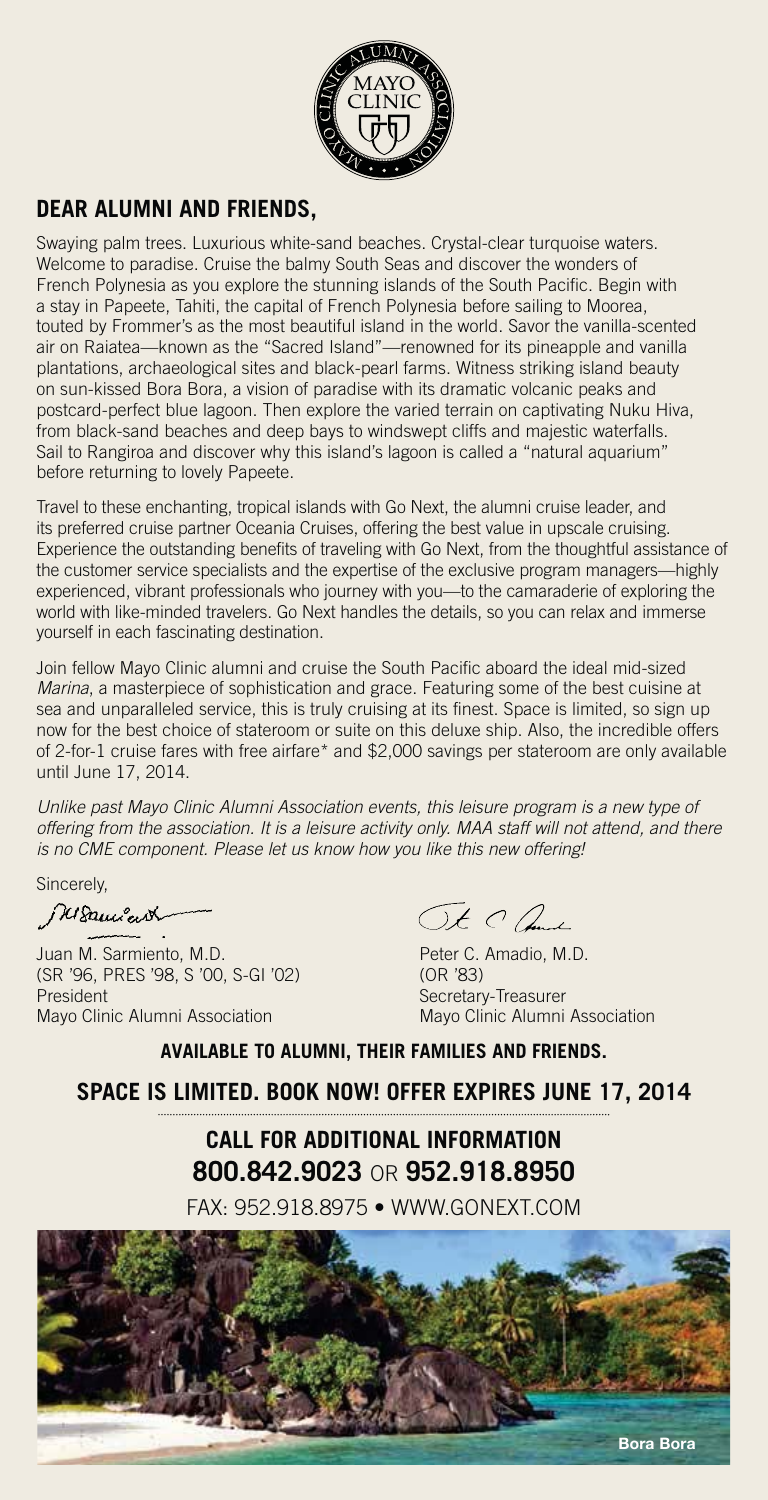#### TRAVEL INSURANCE

**PLAN COST PER PERSON IS BASED ON THE TOTAL COST OF THE LAND AND CRUISE PROGRAM WITH AIRFARE IF APPLICABLE.**

| $$2,501 - $3,000 = $229$ | $$6,501 - $7,000 = $499$   |
|--------------------------|----------------------------|
| $$3,001 - $3,500 = $259$ | $$7,001 - $7,500 = $539$   |
| $$3.501 - $4.000 = $289$ | $$7.501 - $8.000 = $579$   |
| $$4,001 - $4,500 = $329$ | $$8.001 - $8.500 = $619$   |
| $$4.501 - $5.000 = $359$ | $$8,501 - $9,000 = $659$   |
| $$5,001 - $5,500 = $399$ | $$9,001 - $9,500 = $699$   |
| $$5,501 - $6,000 = $439$ | $$9.501 - $10.000 = $739$  |
| $$6,001 - $6,500 = $459$ | $$10,001 - $10,500 = $779$ |

We are pleased to make available a travel insurance plan through **Travel Guard Group, Inc.** (Travel

Guard). This program can provide you with coverage at an affordable price. If you desire this coverage, please contact **Go Next.** The Trip Protection Plan includes the following:

**Trip Cancellation & Interruption Costs/Airline, Cruise line & Hotels** (Airfare coverage only available if airfare is purchased through **Go Next**)**:**

- Covers cancellation penalties imposed by the airline, cruise line, ground operator, **Go Next**, or hotels due to covered injury, illness, death, and
- other named unforeseen covered reasons. Covers unused, non-refundable portions of your trip or additional transportation expenses to your return destination or to finish your trip if your trip is cancelled or interrupted due to covered reasons. • Pays additional covered transportation expenses
- to your return destination or to finish your trip.

#### **\$20,000 Medical Expense:**

- Pays for covered injury or sickness within one year of the date of accident that caused the Injury or the onset of the Sickness provided the initial treatment was received during the Trip, and emergency dental treatment received during the trip.
- Pays covered hospital expenses with no daily limits or deductibles.

#### OPERATOR/PARTICIPANT AGREEMENT

**Go Next, Inc.** (hereinafter GN), located at 8000 West 78th Street, Suite 345, Minneapolis, Minnesota 55439-2538, in return for full payment by you of the amount specified, is responsible to arrange for the transportation, accommodations and other<br>services specified as included in this brochure as and to the extent you have selected<br>them, and subject to the following terms and cond

included by this brochure, services, taxes and fees are not included.<br>**RESPONSIBILITY:** CN is responsible to you for arranging all included transportation,<br>accommodations and other services. However, in the absence of negl for personal injury, property damage or any other loss, claim or damage related to or<br>airsing out of, in whole or in part, the acts or omissions of any direct air carrier, cruise<br>line, hotel, ground operator, or other pers

GN and the sponsoring association. GN and the sponsoring association are not<br>responsible for incidental or consequential losses or damages.<br>Weither GN nor Oceania Cruises for the sponsoring association are responsible<br>for

PAYMENT: A deposit in the amount shown on the reservation form and a signed agreement for each person is required to secure reservations. Final payment is due<br>as shown on the reservation form. It the cruise or flight is fully booked, your payment<br>will be returned or, with your authorization, your

**PRICES:** GN RESERVES THE RIGHT TO INCREASE PRICES IN THE EVENT OF ANY<br>INCREASED SECURITY OR FUEL RELATED SURCHARGES, OR FARE INCREASES IMPOSED<br>BY THE AIRLINE OR CRUISE LINE THAT MAY BE IN PLACE AT THE TIME OF TICKETING OR FLUCTUATIONS, AFTER JANUARY 01, 2014. GN RESERVES THE RIGHT, IF NECESSARY<br>OR ADVISABLE, TO SUBSTITUTE HOTELS BUT IS NOT OBLIGED TO DO SO.<br>The price is based on tariffs in effect for estimated 2015 prices as of January 01,

Prices increase every year, and it is therefore possible that increases could occur after the printing of this brochure and in advance of your departure.

**BAGGAGE:** GN CANNOT BE HELD RESPONSIBLE FOR LUGGAGE LOST OR<br>DAMAGED. YOU SHOULD GIVE IMMEDIATE NOTICE OF ANY LOST OR DAMAGED<br>LUGGAGE TO THE INVOLVED AIR CARRIER, HOTEL, CRUISE LINE AND TO YOUR OWN<br>INSURANCE COMPANY.

### **AIRCRAFT AND CRUISE LINE BOARDING:** GN CANNOT BE HELD RESPONSIBLE

FOR ARELINE OR CRUISE LINE DELAYS.<br>Aircraft and cruise line boarding privileges are limited to persons whose full payment<br>and signed agreement have been received by GN and whose names are on the<br>anariliest given to the car

**VISAS:** A visa may be required. Information regarding visa applications and fees will be provided after your reservation has been confirmed.

the provided after your reservation has been confirmed.<br>**OCEANIA CRUSESY TERMS AND CONDITIONS:** Discounts are per stateroom/<br>suite based on double occupancy. Cruse Ship-Fuel cruise only in U.S. dollars, per person,<br>based o after the expiration date. Oceania Cruises reserves the right to correct errors or omissions

#### **\$50,000 Emergency Evacuation and Repatriation of Remains:**

- Emergency medical transportation expenses to the nearest adequate medical facility (home in case of death).
- Pays for a medical escort if you are disabled and an escort is recommended by the attending physician. **\$30,000 Accidental Death & Dismemberment:**
- Covers death and loss of limb or eyesight within 180 days of an accident.
- **\$2,000 Baggage & Personal Effects Loss:** Coverage for loss or damage to your baggage,
- passport and visas.
- Unauthorized use of your credit cards.
- Primary coverage Benefits payable are determined without regard to any other insurance coverage you may have.
- **\$500 Baggage Delay (\$100 per day maximum):**<br>• Pays for the purchase of essential items if your • Pays for the purchase of essential items if your baggage is delayed for 24 hours or more while you are on your trip.

#### **\$500 Trip Delay (\$100 per day maximum):**

• Pays for covered additional accommodations and meals for a delay over 12 hours for covered reason.

The following non-insurance services\* provided by TRAVEL GUARDare also included when you purchase the Trip Protection Plan:

## **24-hour emergency assistance services including:**<br>• Emergency medical assistance and evacuation.<br>• Telephone interpretation service.

- 
- Baggage tracking assistance.

The Trip Protection Plan may be purchased up until final payment of your reservation and becomes effective upon our receipt of your payment of the plan cost. Plan cost is non-refundable. We urge you to carefully review the Description

of Coverage which provides the details of the Trip Protection Plan. Please note the exclusion of coverage due to a medical condition that existed during the 60 days immediately preceding, and including the Insured's coverage effective date and other limitations.

The Policy will contain reductions, limitations, exclusions and termination provisions. Full details of coverage are contained in the Policy. If there are any conflicts between the contents of this document and the Policy (form series T30337NUFIC), the Policy will govern in all cases. Insurance underwritten by National Union Fire Insurance Company of Pittsburgh, Pa., a Pennsylvania insurance company, with its principal place of business at 175 Water Street, New York, NY 10038. It is currently authorized to transact business in all states and the District of Columbia. NAIC No. 19445. Coverage may not be available in all states.

\*Non-insurance services are provided by Travel Guard. **SEND TRAVEL INSURANCE INQUIRIES TO:** 

#### **TRAVEL GUARD**

**3300 Business Park Dr., Stevens Point, WI 54482 (866)725-6906 Call Collect (715)295-5452 FAX (715)345-0502**

**SEND TRAVEL INSURANCE CLAIMS ONLY TO: TRAVEL GUARD P.O. Box 47, Stevens Point, WI 54481** 

**TRAVEL GUARD** 

**CHARTIS** 

and to change any and all fares, fees, and surcharges at any time. Additional terms and conditions may apply. Complete terms and conditions may be found in the Guest Ticket Contract. Ships' Registry: Marshall Islands.

## **OCEANIA CRUISES' LAND PACKAGES/SHORE EXCURSIONS:** Tours are operated in the various ports of call by local tourist service companies contracted by the cruise inne. They are not under the control of GN. Cancellation penalt **OCEANIA CRUISES' AIR PROGRAM:** Due to airline schedules beyond the control of

Oceania Cruises, flight times to and from certain destinations may require that travelers<br>purchase an overnight hotel stay, pre- or post-flight or en route. All charges related<br>to hotel stays, including hotel fares and tax incidentals, will be at the travelers' own expense.

**NOTICES:** Any complaints or claims against GN must be made in writing and<br>received by GN within 90 days after scheduled termination of the trip. Any action or suit<br>against GN must be commenced within 1 (one) year after sc

trip or be forever barred.<br>The rights and remedies relating to cancellations and major changes prior to<br>departure, made available under this agreement are in addition to any other rights<br>or remedies available under applica

all other remedies.<br>— While Go Next makes every effort to adhere to the specifics shown in this brochure,<br>all information contained herein is subject to change. Go Next is not responsible or liable<br>for typographical errors

**INSURANCE: Travel insurance is available and can provide coverage for unforeseen circumstances that could disrupt your trip. See panel above for details.**

**INTERNATIONAL FLIGHTS ONLY:** International travel involves stringent<br>identification and documentation requirements. Be sure you are familiar with them<br>sufficiently in advance and early in your planning.

ADVISORY: When you are traveling outside of the United States, please be aware that significantly different health, safely and legal standards may prevail. You should plan<br>and act accordingly and exercise good personal jud you need will be available.

**REFUNDS AND CANCELLATIONS: If you change plans or cancel, your rights<br>to a refund are limited. Upon receipt of written cancellation from you, the following<br>cancellation fees will apply (indicated in days prior to initial** 

**Cruise Program Cancellation Fees:**

- 121 days or more = \$100 per person 120-91 days = \$350 per person
- 
- 
- 90-76 days = 25% of total fare 75-61 days = 50% of total fare 60-31 days = 75% of total fare 30-0 days = 100% of total fare, no refund

**Plus any applicable GN Pre- and/or Post-Cruise Program Cancellation Fees:<br>121 days or more = \$100 per person, per program<br>120-61 days = \$200 per person, per program** 

- 
- 

 60-0 days = no refund Any requests for cancellation must be communicated to GN in writing. Applicable refunds, if any, will be made within 14 days after the cancellation.

**HEALTH:** Any physical or mental condition requiring special medical attention<br>or equipment must be disclosed in writing to GN at the time the participant makes<br>a reservation. GN may reject the reservation of any person wh

other participants.<br>The THERE ARE NO EXCEPTIONS OF ANY KIND (INCLUDING MEDICAL EXCEPTIONS)<br>TO THESE POLICIES. No refunds will be made for any portion of the arrangements we<br>have made for you that are not actually utilized

California Seller of Travel Registration No. 2077280-40, Washington Seller of Travel<br>Registration No. 602-900-725, Iowa Seller of Travel Registration No. 477

\*\*Free Airfare" promotion does not include ground transfers and applies to coach, roundtrip flights only from select Oceania Cruises U.S. & Canadian gateways. Airfare is available<br>from other U.S. & Canadian gateways for an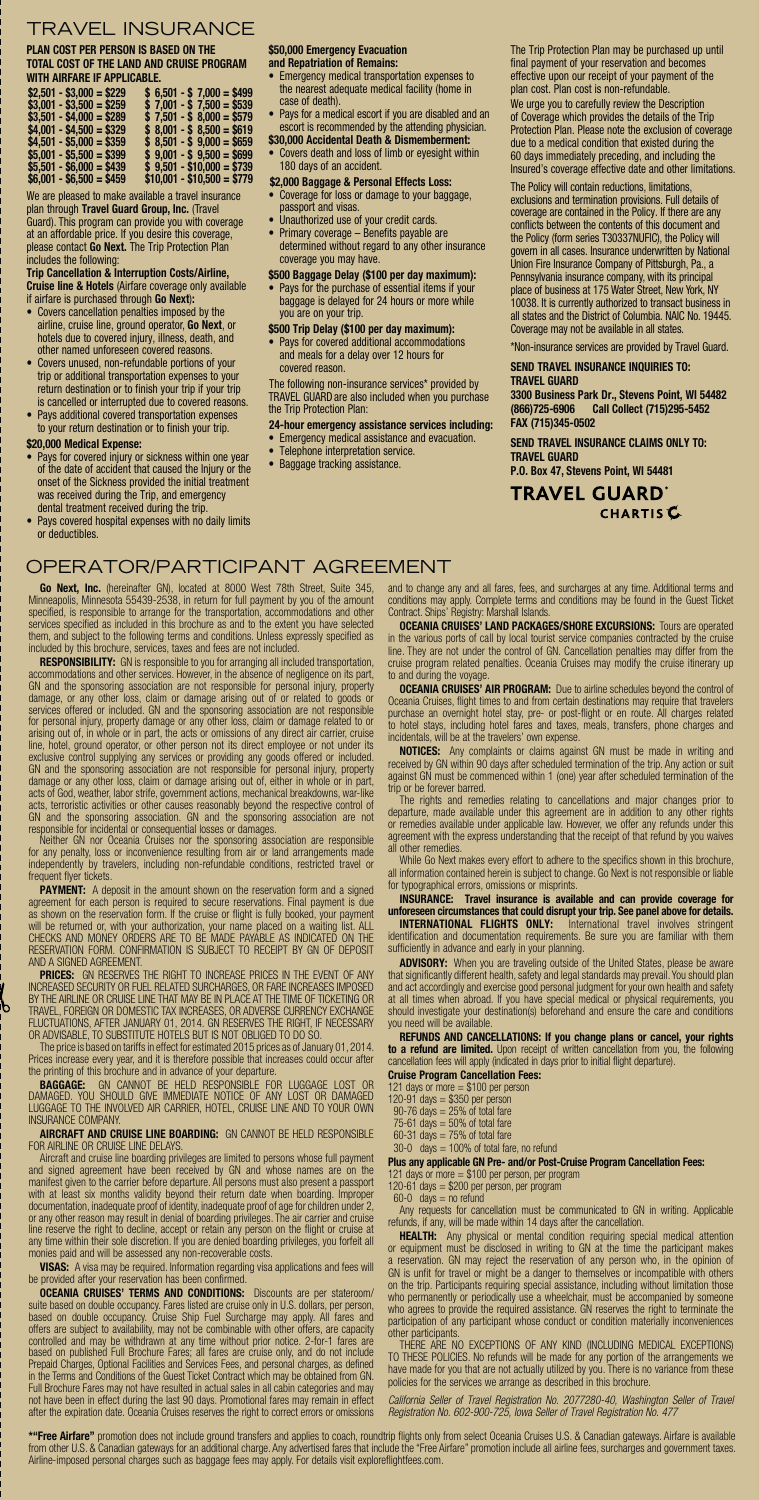| RESERVE YOUR POLYNESIAN PARADISE CRUISE TODAY                                                                                                                                                                                                                                                                                                                                                                                                                                                                                                                                                          |                                                                                                                                              |                                                                                                                                              |               |             |                                                                                                                                                      |               |  |
|--------------------------------------------------------------------------------------------------------------------------------------------------------------------------------------------------------------------------------------------------------------------------------------------------------------------------------------------------------------------------------------------------------------------------------------------------------------------------------------------------------------------------------------------------------------------------------------------------------|----------------------------------------------------------------------------------------------------------------------------------------------|----------------------------------------------------------------------------------------------------------------------------------------------|---------------|-------------|------------------------------------------------------------------------------------------------------------------------------------------------------|---------------|--|
| SEND TO: comprext<br>8000 WEST 78TH STREET, SUITE 345<br>MINNEAPOLIS, MN 55439-2538                                                                                                                                                                                                                                                                                                                                                                                                                                                                                                                    | <b>CALL NOW!</b><br>800.842.9023                                                                                                             |                                                                                                                                              |               |             | <b>MAYO CLINIC ALUMNI</b><br>ASSOCIATION (519)<br>March 15-25, 2015                                                                                  |               |  |
| FAX: 952.918.8975                                                                                                                                                                                                                                                                                                                                                                                                                                                                                                                                                                                      |                                                                                                                                              |                                                                                                                                              | Class<br>Year |             |                                                                                                                                                      |               |  |
| <b>I/WE PREFER GO NEXT CORRESPONDENCE VIA: □ Email □ Mail □ Both</b>                                                                                                                                                                                                                                                                                                                                                                                                                                                                                                                                   |                                                                                                                                              |                                                                                                                                              |               |             |                                                                                                                                                      |               |  |
| <b>PLEASE MAKE MY/OUR RESERVATION FOR:</b>                                                                                                                                                                                                                                                                                                                                                                                                                                                                                                                                                             |                                                                                                                                              |                                                                                                                                              |               |             |                                                                                                                                                      |               |  |
| □ CRUISE PROGRAM WITH AIRFARE Please indicate preferred departure city:                                                                                                                                                                                                                                                                                                                                                                                                                                                                                                                                |                                                                                                                                              |                                                                                                                                              |               |             |                                                                                                                                                      |               |  |
| □ CRUISE PROGRAM ONLY (Air credit, \$1,150 per person – subject to change.)                                                                                                                                                                                                                                                                                                                                                                                                                                                                                                                            |                                                                                                                                              |                                                                                                                                              |               |             |                                                                                                                                                      |               |  |
| Bed request: □ Twin (2 beds) □ Queen                                                                                                                                                                                                                                                                                                                                                                                                                                                                                                                                                                   |                                                                                                                                              |                                                                                                                                              |               |             |                                                                                                                                                      |               |  |
| Single and Triple accommodations are an additional cost and subject to availability.<br>Request: □ Single □ Triple                                                                                                                                                                                                                                                                                                                                                                                                                                                                                     |                                                                                                                                              |                                                                                                                                              |               |             |                                                                                                                                                      |               |  |
| □ Please reserve                                                                                                                                                                                                                                                                                                                                                                                                                                                                                                                                                                                       | space(s) for the GO NEXT PAPEETE PRE-CRUISE PROGRAM,                                                                                         |                                                                                                                                              |               |             |                                                                                                                                                      |               |  |
| \$499 per person, double occupancy. Single occupancy is \$749 and subject to availability.                                                                                                                                                                                                                                                                                                                                                                                                                                                                                                             | space(s) for the GO NEXT MOOREA PRE-CRUISE PROGRAM,                                                                                          |                                                                                                                                              |               |             |                                                                                                                                                      |               |  |
| □ Please reserve<br>\$1,799 per person, double occupancy. Single occupancy is \$2,499 and subject to availability.                                                                                                                                                                                                                                                                                                                                                                                                                                                                                     |                                                                                                                                              |                                                                                                                                              |               |             |                                                                                                                                                      |               |  |
| All passengers must travel with a passport valid at least 6 months beyond their return date.                                                                                                                                                                                                                                                                                                                                                                                                                                                                                                           |                                                                                                                                              |                                                                                                                                              |               |             |                                                                                                                                                      |               |  |
| GUEST 1: Full Name (as it appears on your passport)                                                                                                                                                                                                                                                                                                                                                                                                                                                                                                                                                    |                                                                                                                                              |                                                                                                                                              |               |             |                                                                                                                                                      |               |  |
|                                                                                                                                                                                                                                                                                                                                                                                                                                                                                                                                                                                                        |                                                                                                                                              |                                                                                                                                              |               |             |                                                                                                                                                      |               |  |
| First                                                                                                                                                                                                                                                                                                                                                                                                                                                                                                                                                                                                  | Middle                                                                                                                                       | Last                                                                                                                                         |               |             |                                                                                                                                                      | Title         |  |
|                                                                                                                                                                                                                                                                                                                                                                                                                                                                                                                                                                                                        | σм<br><b>Birth Date</b><br>ΟF<br>(MM/DD/YYYY)                                                                                                |                                                                                                                                              |               |             |                                                                                                                                                      |               |  |
| Preferred name on name badge                                                                                                                                                                                                                                                                                                                                                                                                                                                                                                                                                                           |                                                                                                                                              |                                                                                                                                              |               | Citizenship |                                                                                                                                                      |               |  |
| GUEST 2: Full Name (as it appears on your passport)                                                                                                                                                                                                                                                                                                                                                                                                                                                                                                                                                    |                                                                                                                                              |                                                                                                                                              |               |             |                                                                                                                                                      |               |  |
|                                                                                                                                                                                                                                                                                                                                                                                                                                                                                                                                                                                                        |                                                                                                                                              |                                                                                                                                              |               |             |                                                                                                                                                      |               |  |
| First                                                                                                                                                                                                                                                                                                                                                                                                                                                                                                                                                                                                  | Middle                                                                                                                                       | Last                                                                                                                                         |               |             |                                                                                                                                                      | Title         |  |
|                                                                                                                                                                                                                                                                                                                                                                                                                                                                                                                                                                                                        | OΜ<br><b>Birth Date</b><br>σF<br>(MM/DD/YYYY)                                                                                                |                                                                                                                                              |               |             |                                                                                                                                                      |               |  |
| Preferred name on name badge                                                                                                                                                                                                                                                                                                                                                                                                                                                                                                                                                                           |                                                                                                                                              |                                                                                                                                              |               | Citizenship |                                                                                                                                                      |               |  |
| <b>Email Address</b>                                                                                                                                                                                                                                                                                                                                                                                                                                                                                                                                                                                   |                                                                                                                                              |                                                                                                                                              |               |             |                                                                                                                                                      |               |  |
|                                                                                                                                                                                                                                                                                                                                                                                                                                                                                                                                                                                                        |                                                                                                                                              |                                                                                                                                              |               |             |                                                                                                                                                      |               |  |
| <b>Mailing Address</b>                                                                                                                                                                                                                                                                                                                                                                                                                                                                                                                                                                                 |                                                                                                                                              |                                                                                                                                              |               |             |                                                                                                                                                      |               |  |
| City                                                                                                                                                                                                                                                                                                                                                                                                                                                                                                                                                                                                   |                                                                                                                                              |                                                                                                                                              | State         |             | ZIP                                                                                                                                                  |               |  |
|                                                                                                                                                                                                                                                                                                                                                                                                                                                                                                                                                                                                        |                                                                                                                                              |                                                                                                                                              |               |             |                                                                                                                                                      |               |  |
| Home Phone                                                                                                                                                                                                                                                                                                                                                                                                                                                                                                                                                                                             |                                                                                                                                              | Cell Phone                                                                                                                                   |               |             |                                                                                                                                                      |               |  |
| Oceania Cruises Club Number (past cruise travelers only)                                                                                                                                                                                                                                                                                                                                                                                                                                                                                                                                               |                                                                                                                                              |                                                                                                                                              |               |             |                                                                                                                                                      |               |  |
|                                                                                                                                                                                                                                                                                                                                                                                                                                                                                                                                                                                                        |                                                                                                                                              |                                                                                                                                              |               |             |                                                                                                                                                      |               |  |
| Roommate (if different from above)                                                                                                                                                                                                                                                                                                                                                                                                                                                                                                                                                                     |                                                                                                                                              |                                                                                                                                              |               |             |                                                                                                                                                      |               |  |
| <b>Adjacency Request</b>                                                                                                                                                                                                                                                                                                                                                                                                                                                                                                                                                                               |                                                                                                                                              |                                                                                                                                              |               |             |                                                                                                                                                      |               |  |
| SIGNATURES REQUIRED BY EACH PERSON TRAVELING INCLUDING PARENT/GUARDIAN FOR MINOR<br>CHILDREN: I/We have read, received a copy of, understand, and accept the terms and conditions stated in the<br>Operator/Participant Agreement.<br>SIGN HERE X AND THE SIGN OF THE SIGN HERE X                                                                                                                                                                                                                                                                                                                      |                                                                                                                                              |                                                                                                                                              |               |             |                                                                                                                                                      |               |  |
| SIGN HERE X                                                                                                                                                                                                                                                                                                                                                                                                                                                                                                                                                                                            |                                                                                                                                              |                                                                                                                                              |               |             |                                                                                                                                                      |               |  |
| Travel insurance is available and can provide coverage for unforeseen circumstances that could disrupt your trip.<br>See Travel Insurance panel for details.<br>PLEASE INCLUDE TRAVEL GUARD TRAVEL INSURANCE PLAN:<br>$\Box$ Non-refundable plan cost payment enclosed. $\Box$ Please invoice me/us for the payment.<br>Please select the appropriate plan cost amount based upon the total per person cost of travel services purchased from Go Next.<br>$\Box$ \$2,501 - \$3,000 = \$229<br>$\Box$ \$3,001 - \$3,500 = \$259<br>$\Box$ \$3,501 - \$4,000 = \$289<br>$\Box$ \$4,001 - \$4,500 = \$329 | $\Box$ \$4,501 - \$5,000 = \$359<br>$\Box$ \$5,001 - \$5,500 = \$399<br>$\Box$ \$5,501 - \$6,000 = \$439<br>$\Box$ \$6,001 - \$6,500 = \$459 | $\Box$ \$6,501 - \$7,000 = \$499<br>$\Box$ \$7,001 - \$7,500 = \$539<br>$\Box$ \$7.501 - \$8.000 = \$579<br>$\Box$ \$8,001 - \$8,500 = \$619 |               |             | $\Box$ \$ 8.501 - \$ 9.000 = \$659<br>$\Box$ \$ 9,001 - \$ 9,500 = \$699<br>$\Box$ \$ 9,501 - \$10,000 = \$739<br>$\Box$ \$10,001 - \$10,500 = \$779 |               |  |
| INITIAL HERE IF YOU WISH TO DECLINE THE TRAVEL INSURANCE:<br>Insurance underwritten by National Union Fire Insurance Company of Pittsburgh, PA., with its principal place of business in New York, NY.<br><b>DEPOSIT AND FINAL PAYMENT:</b> A deposit of \$850 per person (plus a deposit for the applicable pre-cruise program;                                                                                                                                                                                                                                                                       |                                                                                                                                              |                                                                                                                                              |               |             |                                                                                                                                                      |               |  |
| \$200 per person for Papeete, \$300 per person for Moorea) is due with your reservation application. Make checks payable to<br>Go Next. Full payment is required by November 25, 2014. Reservations received after this date must be accompanied with full payment.                                                                                                                                                                                                                                                                                                                                    |                                                                                                                                              |                                                                                                                                              |               |             |                                                                                                                                                      |               |  |
| Please reserve<br>Deposits may be made by credit card; however, all FINAL payments are required to be made by check or cash.                                                                                                                                                                                                                                                                                                                                                                                                                                                                           | space(s). Enclosed is my/our deposit for \$                                                                                                  |                                                                                                                                              |               |             |                                                                                                                                                      |               |  |
| I/We authorize Go Next, Inc. to charge my/our deposit for \$__________________ to: □ Visa □ MasterCard<br>Name (as it appears<br>on your credit card)                                                                                                                                                                                                                                                                                                                                                                                                                                                  |                                                                                                                                              |                                                                                                                                              |               |             |                                                                                                                                                      |               |  |
| <b>SIGN</b><br><b>HERE X</b>                                                                                                                                                                                                                                                                                                                                                                                                                                                                                                                                                                           |                                                                                                                                              |                                                                                                                                              |               |             | <b>Billing address</b>                                                                                                                               | same as above |  |
| <b>Billing Address</b><br>(if different from above) (if different from above)<br>Card                                                                                                                                                                                                                                                                                                                                                                                                                                                                                                                  |                                                                                                                                              |                                                                                                                                              | Security      |             | Exp.                                                                                                                                                 |               |  |
| Number                                                                                                                                                                                                                                                                                                                                                                                                                                                                                                                                                                                                 |                                                                                                                                              |                                                                                                                                              | Code          |             | Date                                                                                                                                                 |               |  |

d

Making a deposit or acceptance or use of any vouchers, tickets, goods, or services shall be deemed consent to<br>and acceptance of the terms and conditions stated in the applicable Operator/Participant Agreement, including<br>li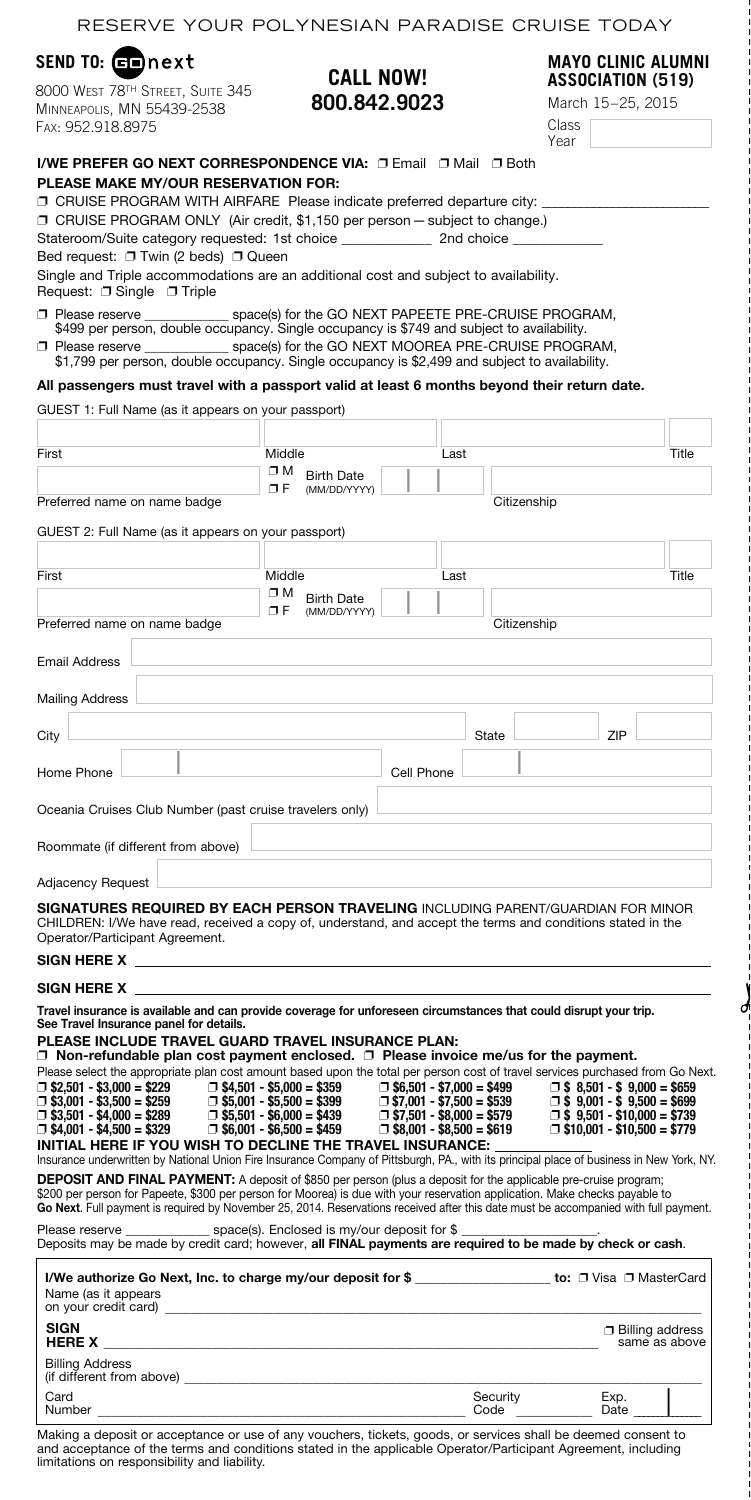### **FROM SHIMMERING WATERS TO WHITE-SAND BEACHES DISCOVER A POLYNESIAN PARADISE ABOARD THE MAJESTIC** MARINA

Cruise to celebrated ports aboard a vessel that boasts some of the finest amenities at sea, the ideal mid-sized Marina. Matching sophistication and elegance with exceptional intimacy and warmth, Oceania Cruises Marina redefines the cruising experience: luxurious, yet refreshingly casual; spacious, yet comfortably intimate.







### **THE AMBIENCE**

- Luxurious yet relaxed atmosphere
- Elegant mid-size ship catering to just 1,250 guests, providing access to more exotic ports
- Exceptional decor with museum-quality art
- Teak decks and verandas
- Resort casual attire—no formal nights
- Heated pool and three whirlpool spas

#### **THE DISTINCTION**

- Exceptional staff-to-guest ratio: 1 to 1.57
- Bon Appétit Culinary Center—the only hands-on cooking school at sea
- Award-winning Canyon Ranch SpaClub<sup>®</sup> and fitness center
- Enrichment programs, including guest lectures and the Artist Loft, featuring hands-on instruction from artists-in-residence

#### **THE FLAVOR**

- The finest cuisine at sea
- Multiple dining venues, including six gourmet open seating restaurants at no additional charge
- La Reserve by Wine Spectator, offering enlightening wine and food pairings
- Unlimited complimentary soft drinks and bottled water, cappuccino, espresso, tea and juice

#### A Cruise for the Culinary **CONNOISSEUR**

Under the expert culinary direction of one of the world's greatest living chefs, Oceania Cruises offers its guests unparalleled dining delights from the iconic Jacques Pépin.

" Food, for me, is inseparable from sharing. There is no great meal unless it is shared with family or friends." –Jacques Pépin

### **EXCLUSIVE BENEFITS**

#### **GO NEXT IS DEDICATED TO OFFERING UNIQUE AND AFFORDABLE TRAVEL EXPERIENCES WITH VALUE FOUND NOWHERE ELSE!**

- Assistance prior to departure with your travel arrangements
- Free airfare\* from MORE U.S. and Canadian cities providing protection from escalating air costs
- Attentive service from an experienced Go Next program manager throughout your voyage
- fellow travelers
- Complimentary bottle of wine in your stateroom
- including select shore excursion packages, dining options, and more…
- After-hours on-call support for those unexpected travel interruptions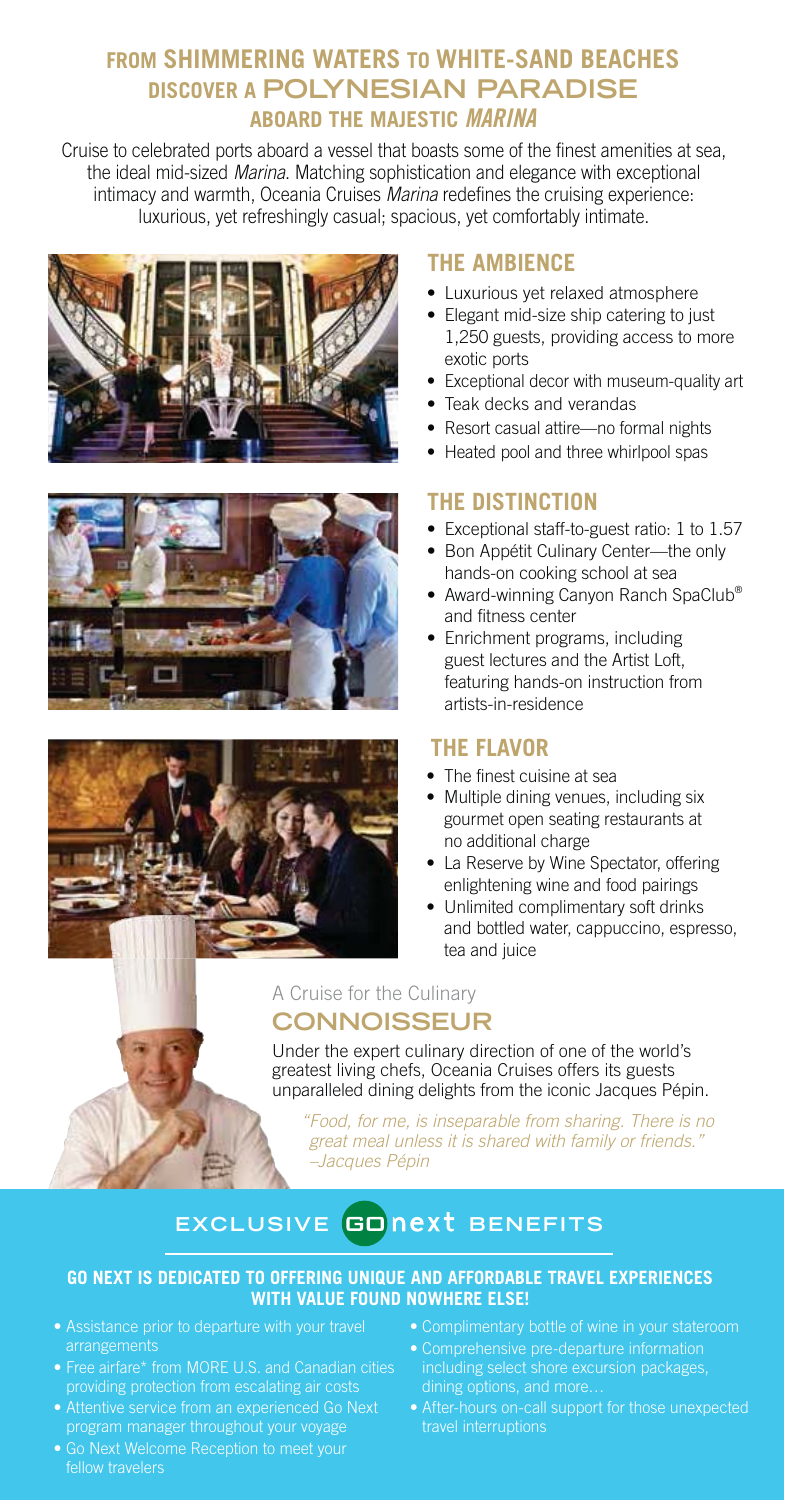

#### **MAR 15: PAPEETE, TAHITI, FRENCH POLYNESIA**

Arrive and embark on your cruise aboard Marina in Papeete, the capital of French Polynesia in the tropical paradise of Tahiti. The island's volcanic peaks overlook lush rainforest, black-sand beaches and shimmering waterfalls—an ideal introduction to this magical region. Overnight on ship.

#### **MAR 16: PAPEETE/MOOREA, FRENCH POLYNESIA** Depart Papeete 5AM, Arrive Moorea 8AM–Depart 6PM

Considered the most beautiful island in the world by Frommer's, the wonders of Moorea may be beyond description, but they are not beyond your reach. Shaped like a heart and a favorite with honeymooners, Moorea's dramatic landscape boasts verdant mountains, sparkling waterfalls and white-sand beaches.

#### **MAR 17: RAIATEA, FRENCH POLYNESIA**

#### Arrive 8AM–Depart 7PM

An important archaeological site, the "Sacred Island" is dotted with vanilla plantations and rich with history and mythology. Less traveled than its neighboring islands of Bora Bora and Tahiti, Raiatea is picturesque and mountainous—authentic French Polynesia.

#### **MAR 18: BORA BORA, FRENCH POLYNESIA**  Arrive 8AM

With coconut palms shading sandy beaches and volcanic peaks overlooking crystal-clear waters, it's no wonder Bora Bora is regarded as the world's most romantic island. Featuring abundant, fascinating marine life in its sparkling turquoise waters and charming thatch-roofed bungalows perched above the surface; Bora Bora is nothing less than captivating. Overnight on ship.

#### **MAR 19: BORA BORA, FRENCH POLYNESIA**  Depart 4PM

#### **MAR 20: CRUISING THE SOUTH PACIFIC**

#### **MAR 21: NUKU HIVA, MARQUESAS, FRENCH POLYNESIA**

#### Arrive 12PM

First made famous by Herman Melville's novel "Typee", this rugged and craggy island is home to the astonishing Cascade Tevaipo, one of the world's highest waterfalls at more than 1,100 feet. Large but lightly populated, the island of Nuku Hiva features an amazing range of terrain. Overnight on ship.

#### **MAR 22: NUKU HIVA, MARQUESAS, FRENCH POLYNESIA**  Depart 6PM

#### **MAR 23: CRUISING THE SOUTH PACIFIC**

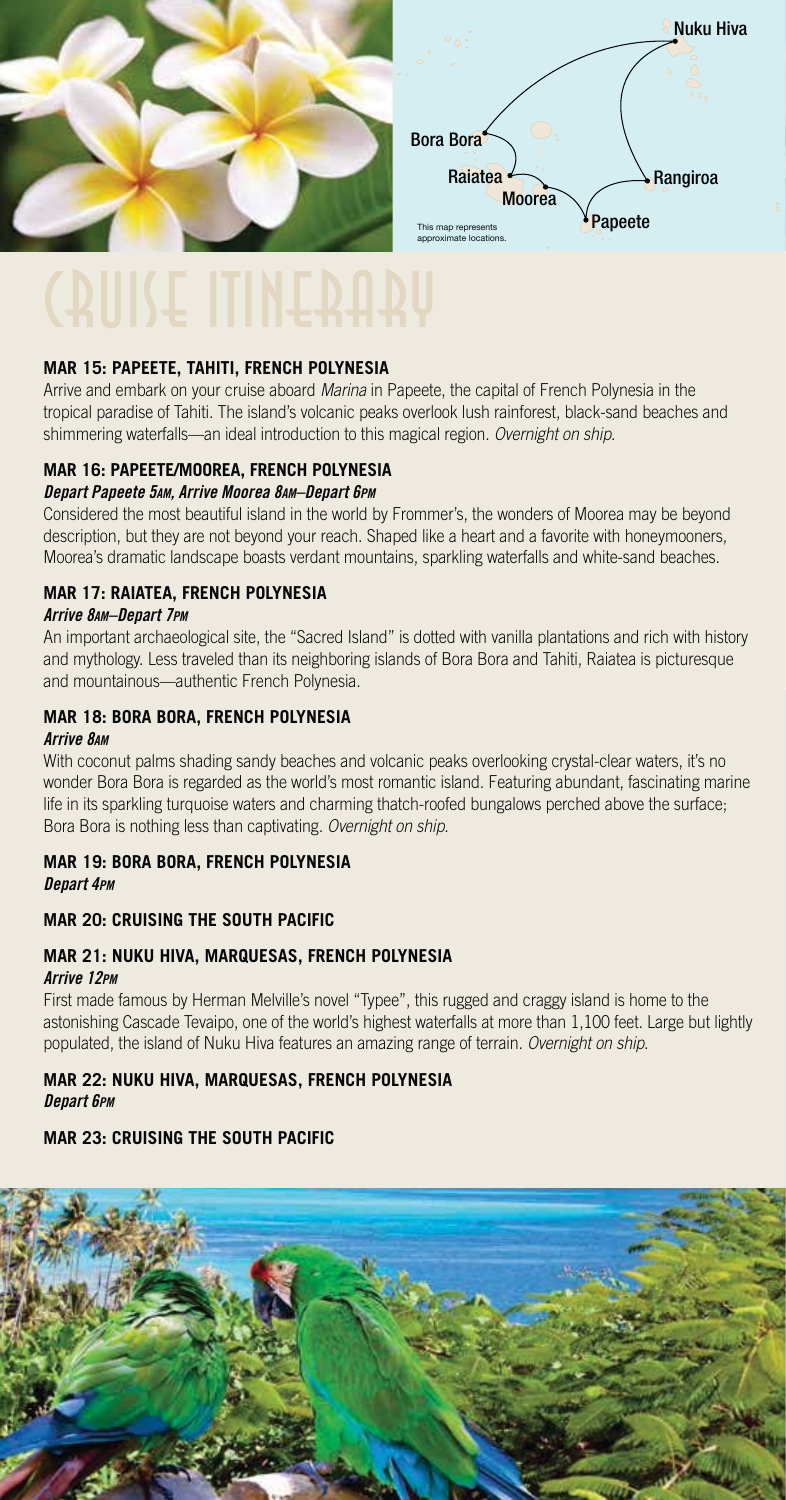

#### **MAR 24: RANGIROA, FRENCH POLYNESIA**

#### Arrive 8AM–Depart 4PM

Stunningly beautiful, this atoll is a natural aquarium. Its lagoon is one of the world's largest—larger, in fact, than the island of Tahiti—and is filled with vibrant marine life. Dolphins frequent navigable passes into the interior lagoon and local pearl farms produce fantastic gems.

#### **MAR 25: PAPEETE, TAHITI, FRENCH POLYNESIA**

Disembark and bid farewell to Marina.

#### Shore excursions are not included. In each port of call you may select from a variety of optional shore excursions for an additional charge, some of which are referenced in the descriptions above.

Oceania Cruises may modify the cruise itinerary up to and during the voyage. Air arrangements, cruise accommodations, local transportation, and optional shore excursions are arranged by Oceania Cruises, which may use other suppliers or providers to render the services. The agreement in this brochure is the exclusive and entire statement of the agreement between you and Go Next, Inc. It should be read carefully.

#### **OPTIONAL GO NEXT PRE-CRUISE PROGRAMS**





#### **MOOREA PRE-CRUISE PROGRAM MAR 12–15**

## **\$1,799 PER PERSON, DOUBLE OCCUPANCY**

- 3 nights at the 4-star InterContinental Moorea Resort & Spa in overwater bungalows or similar bungalow accommodations, with breakfast
- Round-trip ferryboat transfers\*\* between Tahiti and Moorea
- and cruise ship with related luggage handling
- Two half-day sightseeing excursions
	- Moorea Legacy Tour with a Tahitian lunch
		- › Richard Gump South Pacific Research Station and Atitia Cultural Center
		- › Kellum Garden
		- › Belvedere lookout
	- Dolphin and whale watching expedition
		- › BBQ lunch on Coco beach

### **A PAPEETE PRE-CRUISE PROGRAM** is also available, **MAR 14–15**, for **\$499** per person, double occupancy.

The program includes 1 night at the 4-star InterContinental Tahiti Resort & Spa or similar accommodations, breakfast, half-day of sightseeing featuring the Museum of Tahiti, Arahurahu Marae temple, Vaipahi Garden, and Maraa Grotto, and transfers\*\* between the airport, hotel and cruise ship with related luggage handling.

#### Programs include accommodations, sightseeing, transfers\*\* an exclusive Go Next program manager/hospitality desk and professional tour guides.

Global Destinations Management, Ltd. and Go Next, Inc. are not responsible for injuries or losses resulting from any causes beyond their own respective<br>and exclusive control. Global Destinations Management, Ltd. and Go Nex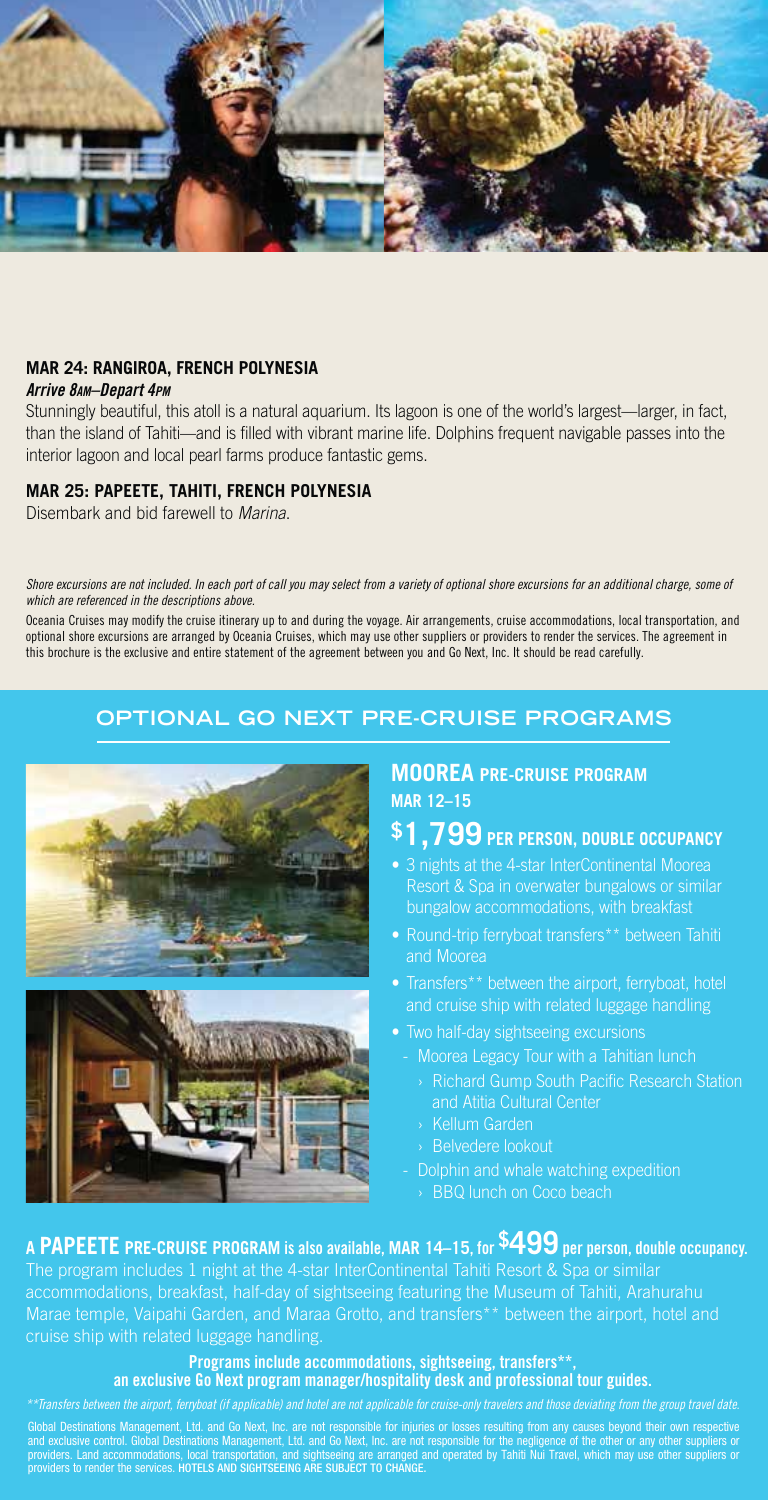**Papeete**

|  |           | <b>CATEGORY</b>                                                               | FULL<br><b>BROCHURE FARE</b><br><b>PER PERSON</b> | <b><i>TSPECIAL</i></b><br><b>REDUCED FARE</b><br><b>PER PERSON</b> |  |
|--|-----------|-------------------------------------------------------------------------------|---------------------------------------------------|--------------------------------------------------------------------|--|
|  |           | <b>PH1</b> Penthouse Suite • Decks 7 & 11                                     | \$15,998                                          | \$6,999                                                            |  |
|  |           | <b>PH2</b> Penthouse Suite • Decks 7, 10 & 11                                 | 15,398                                            | 6,699                                                              |  |
|  |           | <b>PH3</b> Penthouse Suite • Decks 9 & 10                                     | 14,998                                            | 6,499                                                              |  |
|  | Α1        | Concierge Level Veranda • Decks 10, 11 & 12                                   | 12,998                                            | 5,499                                                              |  |
|  | А2        | Concierge Level Veranda • Decks 9 & 10                                        | 12,798                                            | 5,399                                                              |  |
|  | A3        | Concierge Level Veranda • Deck 9                                              | 12,598                                            | 5,299                                                              |  |
|  | А4        | Concierge Level Veranda • Deck 9                                              | 12,398                                            | 5,199                                                              |  |
|  | B1        | Veranda • Deck 8 (midship)                                                    | 12,198                                            | 5,099                                                              |  |
|  | <b>B2</b> | Veranda • Decks 7 & 8                                                         | 11,998                                            | 4,999                                                              |  |
|  | B3        | Veranda • Deck 7                                                              | 11,798                                            | 4,899                                                              |  |
|  | B4        | Veranda • Deck 7                                                              | 11,598                                            | 4,799                                                              |  |
|  | C         | Deluxe Ocean View . Deck 7<br>Category C has very limited availability.       | 10,998                                            | 4,499                                                              |  |
|  | F         | Inside Stateroom · Decks 9 & 10                                               | 10,398                                            | 4,199                                                              |  |
|  | G         | Inside Stateroom • Deck 8<br>Categories F & G have very limited availability. | 9,998                                             | 3,999                                                              |  |

All stateroom/suite locations and prices are subject to availability.

Oceania Suites (\$8,999), Vista Suites (\$10,499), and Owner's Suites (\$13,499) are available upon request. Deposit and cancellation policies differ from those listed in this brochure. Please call for details.

**†**The Special Reduced Fares above are per person, based on double occupancy, and reflect the 2-for-1 cruise fares with free airfare\* and \$2,000 savings per stateroom if booked by **June 17, 2014**. Advertised fares include round-trip airfare from select cities; accommodations, meals and entertainment aboard the ship; services of an onboard Go Next program manager and a private welcome reception. Advertised fares also include air-related surcharges, fees and government taxes as well as cruise-related government fees and taxes. Round-trip airport transfers of \$258 per person are additional.

#### **FREE AIRFARE\* GUARANTEE**

Oceania Cruises FREE AIRFARE\* Program is guaranteed, no matter how much airfares may increase. Oceania Cruises eliminates the hassle of searching for the lowest fare, trying to anticipate price changes and determining the best flight options. Their experienced air department partners with respected carriers worldwide to ensure a seamless air travel experience.

#### FLY FREE FROM

• Des Moines • Detroit • Eugene • Honolulu • Houston • Indianapolis • Jackson (MS) • Kansas City • Los Angeles • Miami • Minneapolis/ St. Paul • Montreal

• Albany

レー・エン しょうしん

- Atlanta • Austin (TX)
- Boston
- Buffalo
- Calgary
- Charlotte (NC)
- Chicago
- Cincinnati
- Cleveland
- Columbus
- Dallas/Ft. Worth
- Denver
- New York (JFK)
	- Newark
		- Omaha
		- Orlando
	- Ottawa
	- Philadelphia

• New Orleans

• Savannah • Seattle • Spokane • St. Louis • Tampa • Toronto • Vancouver (BC) • Washington D.C. (Dulles)

- Phoenix
- Portland (OR)
- Raleigh-Durham
- San Diego • San Francisco
- Saskatoon

Additional free airfare\* cities may be available, plus many other departure cities are available for an additional fee of \$199. Call for a complete listing. All airfare is in coach class. Airline-imposed baggage fees may apply.

For more details see the Operator/Participant Agreement.

Due to the limited flight schedule, overnight stays may be required at the traveler's expense.